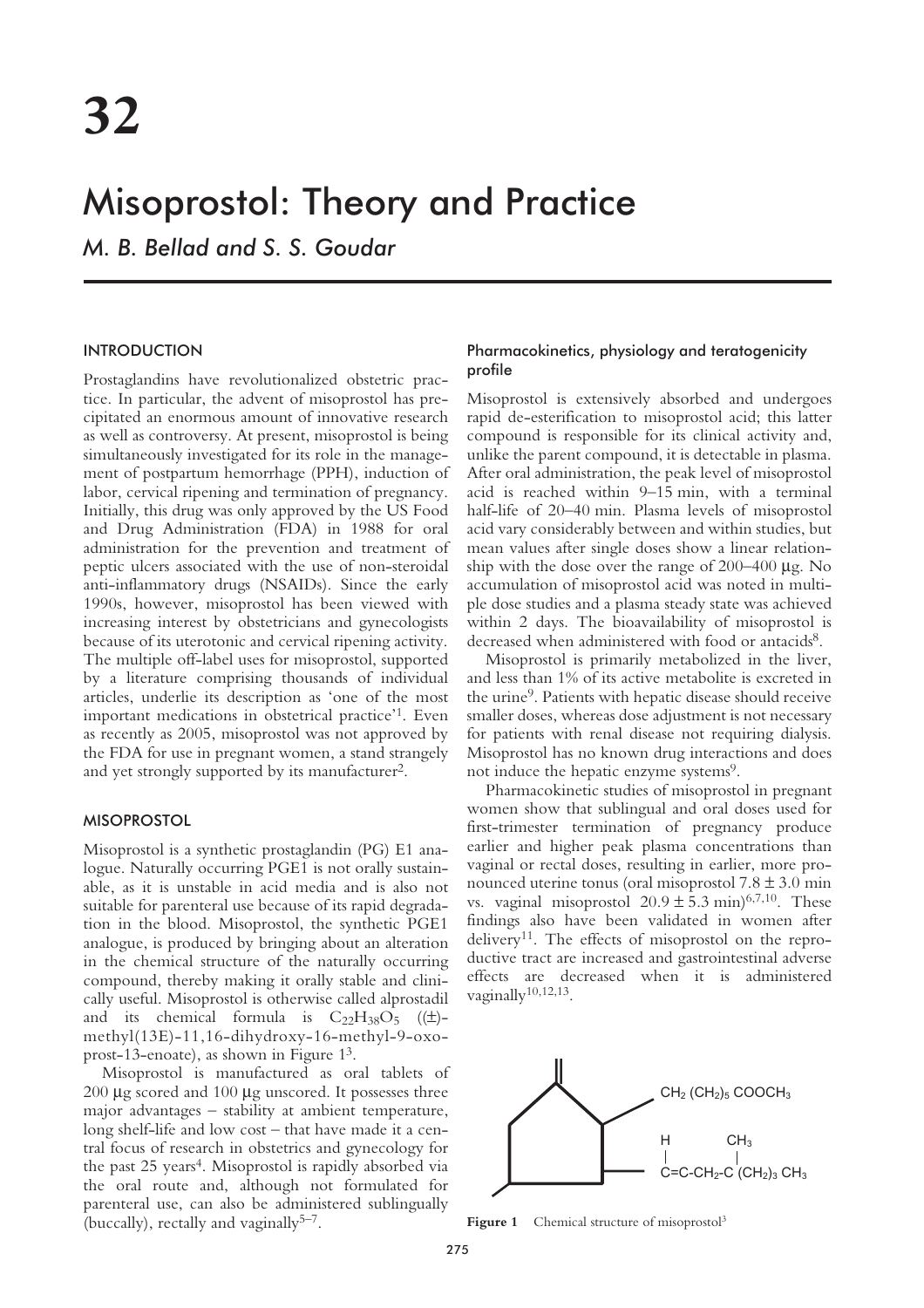When misoprostol tablets are placed in the posterior fornix of the vagina, plasma concentrations of misoprostol acid peak in 1–2 h and then decline slowly (Figure 2)5. Vaginal application of misoprostol results in slower increases and lower peak plasma concentrations of misoprostol acid than does oral administration, but overall exposure to the drug is increased (indicated by the increased area under the curve in Figure 2)<sup>5</sup>. The peak plasma levels of misoprostol are sustained for up to 4 h after vaginal administration<sup>5</sup> (Figure 2). Among women who were 9–11 weeks pregnant and given misoprostol before a surgical termination of pregnancy, intrauterine pressure began to increase an average of 8 min after oral and 21 min after vaginal administration.

Pressure was maximal 25 min after oral administration and 46 min after vaginal administration. Uterine contractility initially increased and reached a plateau 1 h after oral administration, whereas it increased on a continuous basis for 4 h after vaginal administration. Maximal uterine contractility was significantly higher after vaginal administration<sup>10</sup>. Maximum serum concentration was achieved 23 min later in rectal administration, and peak levels were lower compared with oral administration of misoprostol (Figure 2)7.

In the pharmacokinetic study by Tang and colleagues, the peak plasma level of misoprostol acid was highest and earliest after administration of misoprostol by the sublingual route<sup>6</sup>. Misoprostol tablets dissolved in water and taken orally also have been shown to produce a faster onset and stronger uterotonic effect than either oral or rectal tablet administration<sup>14,15</sup>. However, no significant difference was present when misoprostol was used in the form of moistened compared with dry tablets for first-trimester termination of pregnancy16.

## Adverse effects

Common side-effects of misoprostol include shivering, diarrhea and abdominal pain. Less common sideeffects include headache, abdominal cramps, nausea and flatulence, chills and fever, all of which are dose dependent. Interestingly, before its use in pregnant women, chills, shivering and fever were not commonly reported side-effects, suggesting that these are dose dependent.

Package warnings prepared by the manufacturer and based on the original indication for which this drug was marketed clearly state that misoprostol is not to be taken by pregnant women, and that nonpregnant women should use contraceptives while taking misoprostol and should be warned about the effects of misoprostol if taken by pregnant women. Misoprostol should also be avoided in nursing mothers because of concern over causing diarrhea in the baby8,11.

Congenital anomalies sometimes associated with fetal death have been reported subsequent to the unsuccessful use of misoprostol for termination of pregnancy, but the drug's teratogenic mechanism has



Figure 2 Mean (standard deviation) plasma concentrations of misoprostol acid after oral and vaginal administration of misoprostol in 20 women. Reprinted from Zieman M,*et al*. 5 , with permission

not been elucidated<sup>17,18</sup>. Several reports associate the use of misoprostol during the first trimester of pregnancy with skull defects, cranial nerve palsies, facial malformations (Mobius syndrome) and limb defects<sup>19</sup>. Misoprostol is listed as a pregnancy category X drug.

Toxic doses of misoprostol have not been determined; however, pregnant women have tolerated cumulative doses up to 2200 µg administered over a period of 12 h without any serious adverse effects<sup>20</sup>. A dose of 6000 µg of misoprostol (which is far greater than necessary), taken orally to induce termination of pregnancy (with trifluoperazine), resulted in abortion with hyperthermia, rhabdomyolysis, hypoxemia and a complex acid–base disorder<sup>21</sup>.

#### MISOPROSTOL IN THE FIRST TRIMESTER

For first-trimester medical termination of pregnancy, misoprostol has been used most extensively in conjunction with mifepristone or methotrexate. Both regimens are effective. In the initial studies of mifepristone and misoprostol for medical termination of pregnancy, both drugs were administered orally. Only regimens of mifepristone in combination with oral misoprostol have been licensed for abortion in many countries. Administration of 600 mg of oral mifepristone followed 48 h later by 400 µg of oral misoprostol resulted in 91–97% complete abortion in women who were no more than 49 days pregnant, compared with 83–95% of women who were no more than 56 days pregnant $22-25$ .

Lowering the dose of mifepristone to 200 mg and increasing the dose of oral misoprostol to 600 µg increases the efficacy, with abortion rates of 96–97% among women no more than 49 days pregnant and 89–93% among women 50–63 days pregnant<sup>26,27</sup>. The dose of mifepristone can be lowered to 200 mg without significantly decreasing efficacy28.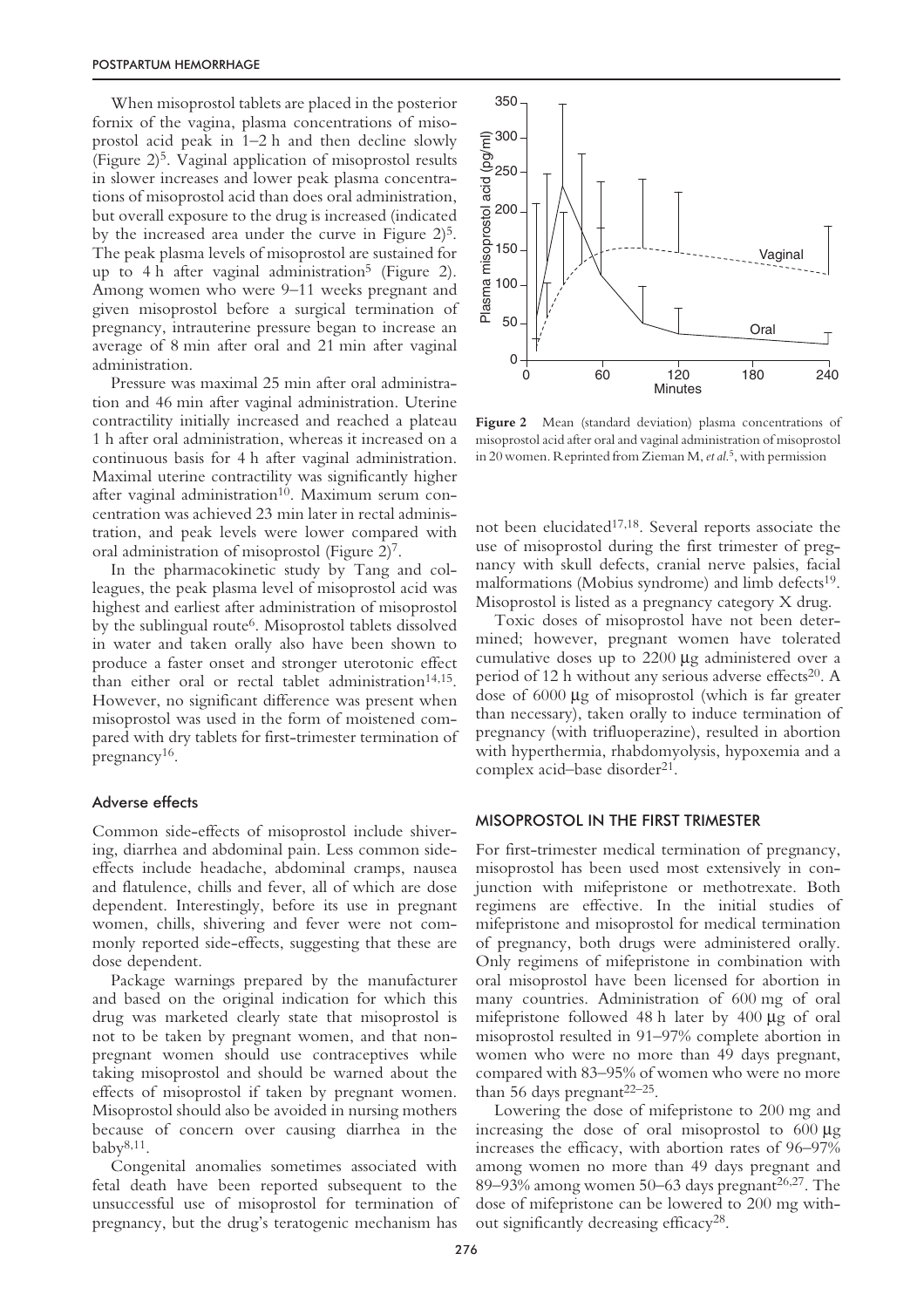A combined regimen of mifepristone and misoprostol results in complete abortion in 94–95% of women who are 9–13 weeks pregnant but is associated with high incidence of heavy bleeding<sup>29,30</sup>. The timing of administration of misoprostol after mifepristone for medical termination of pregnancy ranges from 6 to 48 h. Studies report high efficacy with shorter intervals of 24 h, 6–8 h and even the simultaneous administration of mifepristone and misoprostol, although one study carried out in Scotland showed reduced efficacy with a shorter interval of 6 h compared with a 36–48 h interval31,32. Complete abortion rates improve with one or two additional doses of misoprostol.

Vaginal administration of misoprostol was more effective and better tolerated than oral administration for the induction of first trimester abortion<sup>33,34</sup>. However, some studies concluded that both oral and vaginal misoprostol were of similar efficacy. Sublingual administration of misoprostol had a success rate of 92%35.

A single dose of intramuscular or oral methotrexate  $(50 \text{ mg/m}^2 \text{ body-surface area})$  followed 5–7 days later by 800 µg of vaginal misoprostol resulted in complete abortion in 88–100% of women provided with this regimen; 53–60% of women aborted within 24 h after one dose of misoprostol was administered $36-42$ . If complete abortion did not occur within that interval, however, repeating the misoprostol dose resulted in complete termination of pregnancy in 19–32% of women within 24 h after the second dose36,37. The remaining 10–30% of women who aborted successfully had a delayed response, with the abortion completed over an average period of 24–28 days36,37. This regimen is presently not commonly used, as safer regimens with other drugs are available.

Misoprostol has also been used alone for medical termination of pregnancy, albeit with variable efficacy. The earliest studies of misoprostol induced termination of pregnancy in the first trimester and reported complete abortion rates of 5–11% among women given a total dose of  $400 \mu g$  of oral misoprostol<sup>43,44</sup>. Up to three 800 µg doses of vaginal misoprostol given every 48 hours resulted in complete termination of pregnancy in up to 96% of women who were no more than 63 days pregnant<sup>45</sup>.

Misoprostol alone was almost equally effective as combined mifepristone plus misoprostol. However, in a randomized trial comparing methotrexate plus vaginal misoprostol with vaginal misoprostol alone, only 47% of the women given misoprostol alone had complete termination of pregnancy, as compared with 90% of the women given methotrexate plus misoprostol  $(p < 0.001)^{46}$ . With regard to the use of misoprostol as a cervical-priming agent before vacuum aspiration of the uterus, numerous randomized, controlled studies have shown that misoprostol is more effective than placebo and vaginal PGE2 in terms of the degree of cervical dilatation achieved47,48. As cervical priming facilitates surgical vacuum aspiration, the risks of dilatation and evacuation of the uterus are therefore minimized.

These results were replicated by numerous randomized, controlled trials involving a large number of participants. The best regimen for cervical ripening in the first trimester is 400 µg of vaginal misoprostol given  $3-4$  h before suction curettage<sup>47,49,50</sup>. In one study, misoprostol, when administered with mifeprostone for termination of early pregnancy in scarred uteri, was safe and effective, but further randomized trials are essential to confirm this<sup>51</sup>. Sublingual misoprostol was effective in facilitating cervical dilatation before surgical abortion, and its use significantly decreased the time of surgical evacuation and minimized blood loss during the procedure<sup>52,53</sup>.

## MISOPROSTOL IN EARLY PREGNANCY FAILURE

Single or repeated doses of misoprostol result in complete expulsions with minimal side-effects and complications in evacuation of first trimester missed abortions54,55. Vaginal misoprostol is more effective than oral administration<sup>56</sup>. Misoprostol is also effective in incomplete termination of pregnancy, and it is safer than the surgical method<sup>57,58</sup>.

Based on a review, a single dose of 800 µg vaginal or 600 µg sublingual misoprostol is an effective, safe and acceptable alternative to the traditional surgical treatment for missed abortion. Bleeding may last up to or more than 14 days with additional days of light bleeding or spotting. However, in case of excessive bleeding or any evidence of infection the woman should report to her provider. A follow-up is recommended after 1–2 weeks for confirmation of complete expulsion of products of conception<sup>59</sup>.

# MISOPROSTOL IN THE SECOND TRIMESTER

Indications for second trimester termination of pregnancy include chromosomal and structural fetal abnormalities as well as social reasons. Surgical evacuation of the uterus, still being practiced in some centers, is associated with greater morbidity, mortality and complications. Intra-amniotic hypertonic saline/urea instillation, intra-amniotic PGF2 infusion, extraamniotic ethacridine lactate, oxytocin infusion and vaginal PGE2 all were practiced before the introduction of misoprostol.

Intravaginal misoprostol in the dose of  $400 \mu g$  is effective and associated with fewer side-effects<sup>56</sup>. Vaginal misoprostol was as effective as or more effective than PGE2. Misoprostol was equally as effective as extra-amniotic prostaglandins<sup>60-64</sup>. Misoprostol in the dose of 400 µg every 3 hours was more effective in terms of a significantly shorter drug administration-toabortion interval and a higher percentage of successful abortion within 48 h compared with misoprostol 400 µg every 6 hours, and the incidence of side-effects was similar in both groups except for that of fever. However, the fever returned to normal within 24 h after the last dose of misoprostol<sup>65</sup>. In late second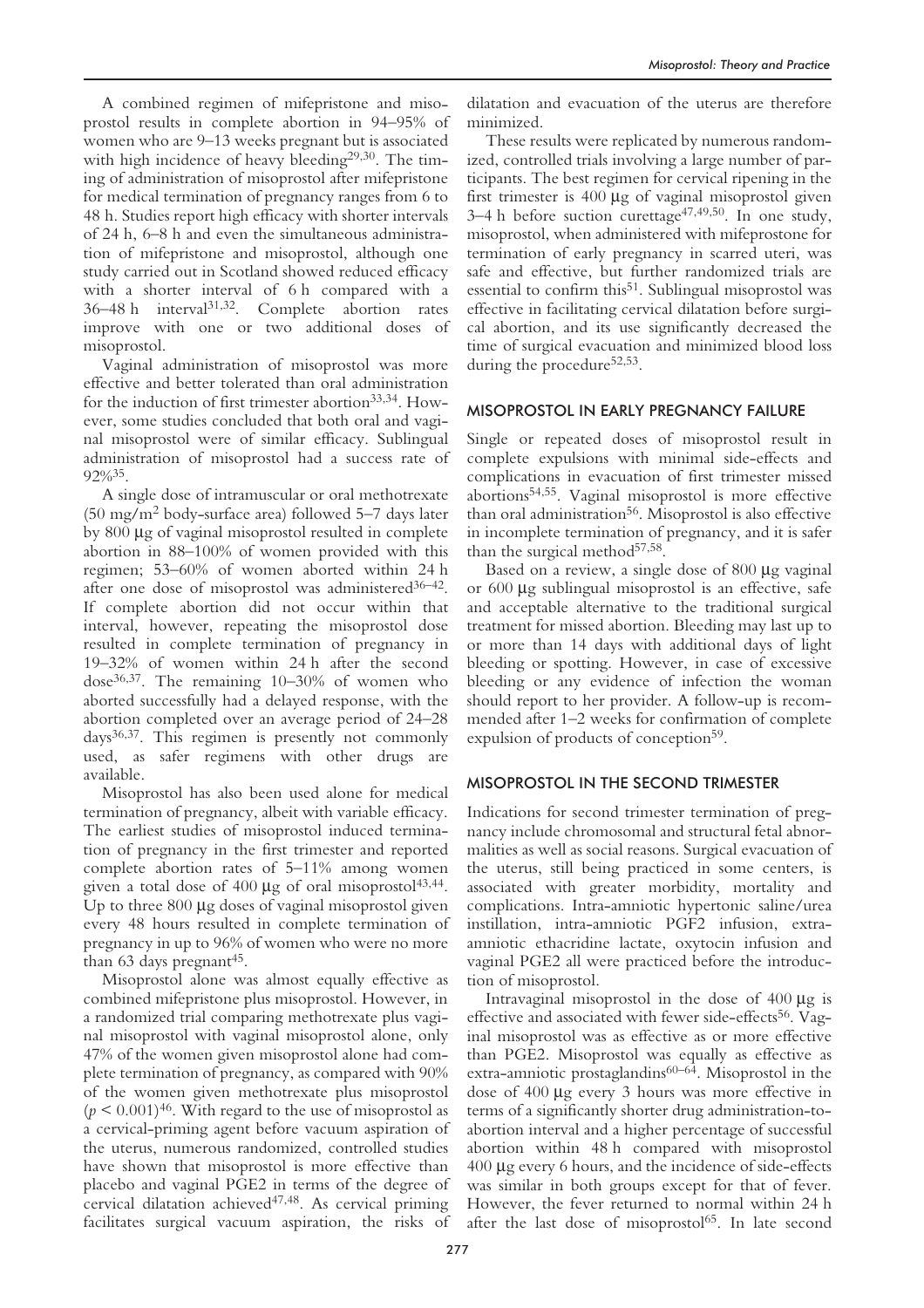trimester, it is safer to use the less frequent dosage regimen. Vaginal misoprostol was significantly more effective as judged by drug administration-to-abortion interval and the need to augment therapy with oxytocin infusion when compared with oral misoprostol<sup>66</sup>.

It is paradoxical that a greater dose  $(800 \mu g)$  of vaginal misoprostol is essential for abortion in the first trimester, whereas doses in the range of  $25-50 \mu$ g induce labor in the third trimester. The optimal dose of vaginal misoprostol for induction of labor in the second trimester probably lies somewhere between 50 and  $800 \mu$ g. Within this range, higher doses may be needed to cause termination of pregnancy early in the second trimester, whereas lower doses may be sufficient later in the second trimester. Higher and more frequent doses are associated with shorter drug administration-to-abortion interval compared with lower and less frequent doses (Figure  $3)^{1,67}$ .

# MISOPROSTOL IN THE THIRD TRIMESTER

#### Induction of labor

Labor induction is one of the common obstetric interventions primarily performed with the aim of reducing maternal and perinatal morbidity and mortality. The success of induction of labor not only lies with replication of physiological mechanisms, but also depends upon cervical status. An unfavorable cervix presents the greatest challenge to successful induction. The development of effective, safe (to both mother and fetus) and less expensive pharmacological agents to accomplish this task has been the focus of much clinical research.

The results of the first study (1993) in this area suggested that misoprostol was a cost-effective and safe alternative for induction of labor at term. Later studies, including randomized trials, not only confirmed this finding, but also documented that misoprostol is more effective than placebo or other prostaglandins; moreover, it is associated with a higher rate of vaginal delivery within 24 h, a shorter induction-to-delivery interval and significantly lower cesarean section rates than pooled figures for the control groups $68-71$ .



**Figure 3** Safe single doses of misoprostol for producing uterine contractions at various gestations<sup>67</sup>

Studies of different routes of misoprostol administration (oral, vaginal, intracervical and sublingual) were conducted for induction of labor<sup>72–77</sup>. Although all were successful, vaginal misoprostol is associated with a shorter induction-to-delivery interval, lower number of doses and diminished oxytocin use<sup>72,74</sup>. Misoprostol gel is associated with fewer uterine contraction abnormalities and longer induction-to-labor and delivery interval when compared with misoprostol tablets75.

The safety of misoprostol is crucial, as some studies have shown a high frequency of uterine tachysystole and hyperstimulation, including some reports of uterine rupture during the induction of labor with misoprostol<sup>78–80</sup>. A vaginal dose of 25 µg is often recommended as the more prudent dose, as it is associated with lower incidence of uterine hyperstimulation and is comparable with the  $50 \mu$ g dose in achieving delivery within 24 hours<sup>68,81-85</sup>. Doses higher than 50  $\mu$ g have been associated with increased risk of complications. The interval of administration of misoprostol ranges from every 3 to 6 h. It is better to use 6-h dosing intervals to avoid the possible risk of tachysystole<sup>86</sup>. Misoprostol is also effective as a cervical ripening agent for prelabor rupture of the membranes<sup>87</sup>. Oral misoprostol not only induced labor, but also resulted in delivery within 24 h without increasing maternal or neonatal complications70,88.

Misoprostol is not recommended for induction in cases of previous cesarean section, as it is associated with higher frequency of disruption of prior uterine incisions compared with use of PGE2 or oxytocin. Misoprostol use is associated with a 5.6% rate of uterine scar rupture compared with 0.2% in patients attempting vaginal birth after cesarean delivery without stimulation, as shown by meta-analysis<sup>89</sup>. Misoprostol use in grand multiparas is not associated with adverse maternal or neonatal outcome. However, its use in such patients warrants strict vigilance $90,91$ . The use of prostaglandins including misoprostol increases the uteroplacental resistance but does not affect the umbilical blood flow in a Doppler velocimetry study of umbilical, uterine and arcuate arteries immediately before and 2–3 h after the administration of vaginal misoprostol or cervical PGE2, thus suggesting misoprostol is as safe as PGE2 gel<sup>92</sup>. Available data suggest that vaginal misoprostol in a dose of 25 µg every 6 h is as safe as PGE2 in patients with a live fetus for induction of labor.

## Induction of labor after fetal death

Misoprostol is an ideally suited agent for induction of labor after fetal death, as there is no concern about the adverse effects of uterine hyperstimulation on the fetus. For fetal death at term, a dose as low as 50 µg every 12 h may be adequate for induction of labor, whereas higher doses are necessary in patients with fetal death in the second trimester and early in the third trimester93,94. *It is safer to use the lowest effective dose.*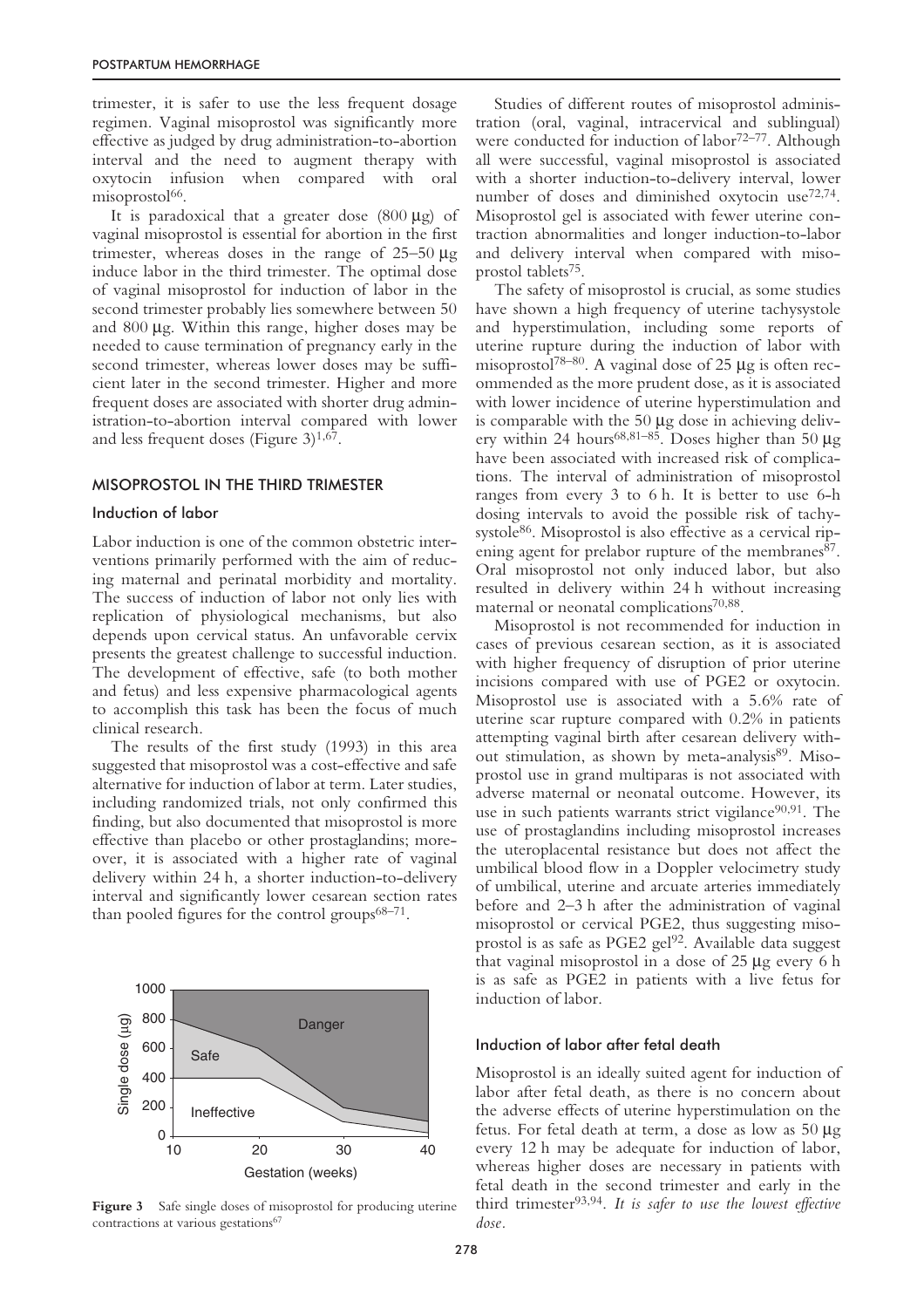## THIRD STAGE OF LABOR

PPH is a major cause of maternal morbidity and mortality. It is sudden, dramatic and unpredictable. In developing countries, approximately 28% of total maternal deaths are caused by PPH each year. Based on the uterotonic effects of misoprostol, the drug has been evaluated for both prevention and treatment of PPH. The WHO misoprostol multicenter trial concluded that use of an oral tablet of  $600 \mu g$  was associated with a higher risk of severe PPH, the need for additional uterotonic agents, shivering and pyrexia compared with intramuscular or intravenous oxytocin95. However, the dose of misoprostol used in these trials varied from 400 to 600 µg (orally and rectally). Moreover, the frequency of PPH (blood loss more than 1000 ml) was not lower in the misoprostol group than in the control group in any of the trials. Nonetheless, there was higher use of oxytocin in the control groups. In many reports, misoprostol 600 µg oral or 400 µg rectal is significantly less effective than injectable uterotonics in preventing PPH95–106. Misoprostol at the dose of 400–600 µg is associated with risk of shivering, and doses more than 400  $\mu$ g also significantly increase the risk of pyrexia. *At present, oral or rectal misoprostol is not as effective as conventional injectable uterotonic agents, and the high rates of shivering and fever associated with its use make it undesirable for routine use to prevent PPH, especially for low-risk women, when injectable oxytocics (oxytocin or methylergometrine) are available.* There is some evidence of increased uterotonic effect with the administration of misoprostol, either by the sublingual route or as an oral solution<sup>6,14,15</sup>. Use of buccal misoprostol in a placebocontrolled trial to prevent hemorrhage at cesarean delivery was not associated with a significant difference between the two groups, both in the incidence of PPH and a difference in pre- and postoperative hemoglobin level. However, misoprostol reduced the need for additional uterotonic agents during cesarean delivery107. In all of these studies, it is important to note that misoprostol was compared with conventional uterotonics. It is tragic but true, however, that these latter drugs are not available in many parts of the world where women deliver with no medical assistance whatsoever.

Despite the reduced efficacy of misoprostol compared with conventional injectable oxytocics and the potential to cause side-effects, several factors – ease of use, stability in field conditions, longer shelf-life and less expense – underlie its continued evaluation as a uterotonic agent. It remains of great interest, especially for use in home deliveries by traditional birth attendants and minimally qualified nurse midwives in less developed areas where administration of injectable uterotonics may not be feasible or may not be available. It offers a plausible preventive strategy in such areas for reducing maternal mortality related to PPH108–110. Trials with misoprostol versus placebo for prevention of PPH showed superiority of misoprostol<sup>111,112</sup>.

Oral misoprostol in the dose 600 µg was associated with lower incidence of measured blood loss 500 ml or more and lower incidence of reduced postpartum hemoglobin (reduction of hemoglobin by 2 g/dl or more was 16.4% with misoprostol and 21.2% with ergometrine), but this difference was not statistically significant. Shivering was significantly more common with misoprostol, whereas vomiting was more common with ergometrine in a randomized, controlled trial with misoprostol  $600 \mu$ g and ergometrine  $(0.5 \text{ mg}, \text{four})$ tablets) in home delivery settings of rural Gambia113.

In a randomized, double-blind, placebo-controlled trial with sublingual misoprostol  $(600 \mu g)$  at a primary health center in Bissau, Guinea-Bissau, West Africa, the incidence of PPH was not significantly different between the two groups. However, significantly fewer women in the misoprostol group experienced a blood loss of 1000 ml or more or 1500 ml or more. The decrease in hemoglobin concentration tended to be less in the misoprostol group, the mean difference between the two groups being 0.16 mmol/l (−0.01 to 0.32 mmol/l). From this study, it was concluded that sublingual misoprostol reduces the frequency of severe PPH114. *[Editor's note: These clinical finding, even without statistical differences, are of great practical importance in areas where blood supplies are insufficient or totally lacking. L.G.K.]*

## Misoprostol for treatment of PPH

Current evidence suggests that misoprostol is less effective than injectable oxytocics especially versus oxytocin<sup>115</sup>. However, misoprostol was almost equally effective in the treatment of PPH where oxytocin was used for prophylaxis compared with when oxytocin was not used earlier<sup>116</sup>. It is reasonable to ask why misoprostol is effective for women with PPH, but has little effect on normal bleeding (in contrast to oxytocin). Oral misoprostol is absorbed more slowly than intramuscular oxytocin, and by the time it reaches its peak at 20 min, the third stage is over for most women (see Figure  $4$ )<sup>117</sup>. Thus, the more prolonged the bleeding (i.e. the PPH), the more effective is misoprostol<sup>117</sup>.

Hence, it is important to note that the injectable oxytocin acts more rapidly than misoprostol, so this latter agent in reality cannot be as effective as oxytocin. Future research with misoprostol must address this issue, as currently available misoprostol is recommended for oral use and takes more time to act. Newer formulations with sublingual/buccal route may probably act equal to oxytocin or injectable oxytocics. *It is also important to note that in an emergency like PPH it is important to use the sublingual rather than rectal route (least plasma concentration compared with other routes) to have earlier effective concentrations.*

## OTHER USES

Cervical priming with misoprostol facilitates transcervical procedures and reduces side-effects<sup>118</sup>.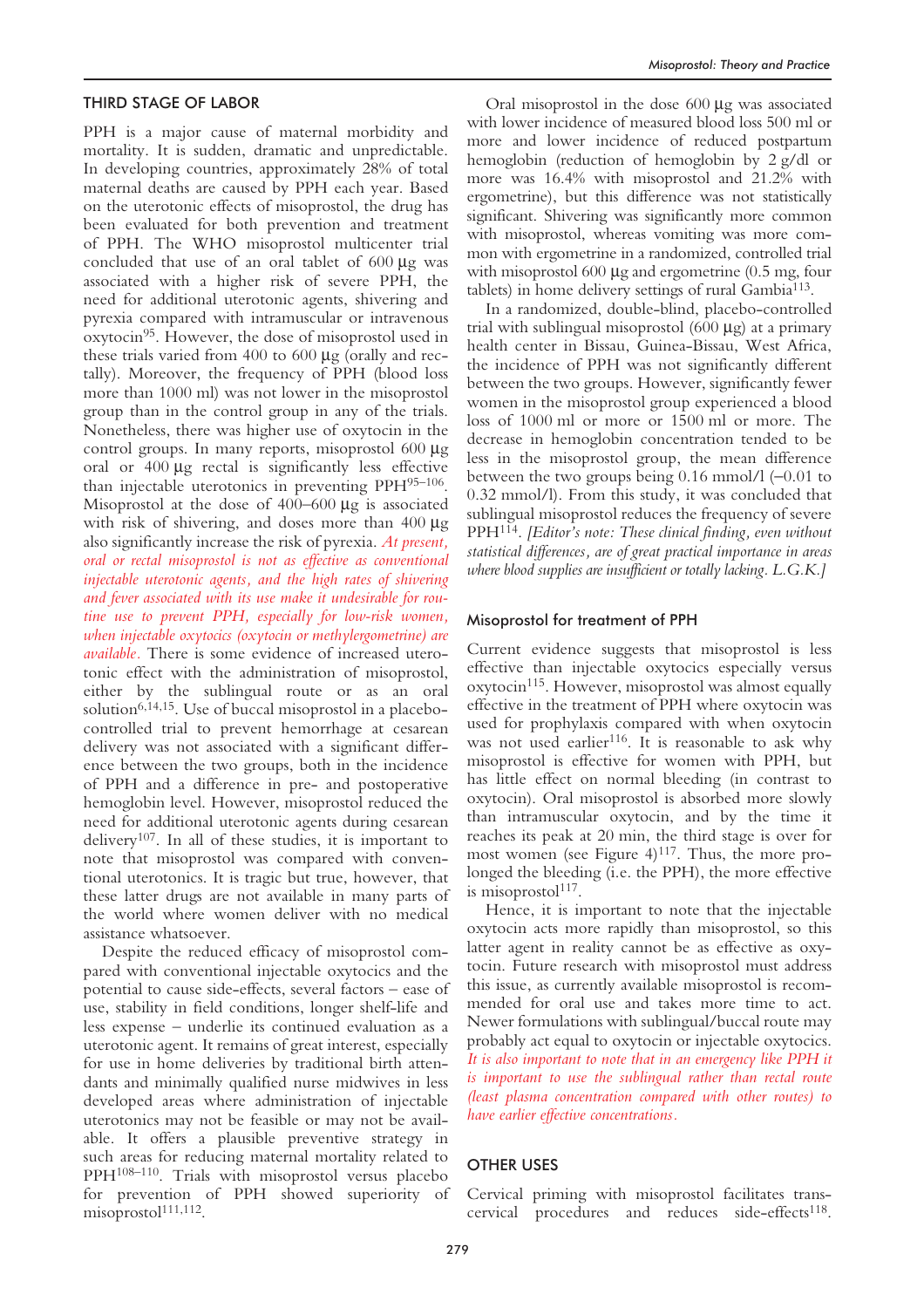

**Figure 4** Comparison of concentrations of misoprostol and oxytocin in blood with duration of physiological third stage in 12,979 women<sup>117</sup>

Cervical priming is recommended by several evidence-based guidelines prior to surgical abortion, dilatation and curettage, hysteroscopy and intrauterine device insertion<sup>118</sup>. It is effective in pregnant as well as in non-pregnant women, whereas the results in postmenopausal women are conflicting<sup>118</sup>. Various doses, routes and time intervals between misoprostol application and the intervention have been evaluated. A single dose of 400  $\mu$ g given sublingually or vaginally 3 h before the intervention has given the best efficacy with the least side-effects. Higher doses or longer intervals do not improve the effect on the cervix. Pain is a frequent side-effect, but usually responds well to NSAIDs. Other side-effects are rare<sup>118</sup>.

Its use in cervical pregnancy is documented with one case report; however, extreme caution is recommended with this approach and methotrexate is favored by most authorities<sup>119</sup>.

## **CONCLUSION**

Misoprostol is one of the most important medications in obstetric practice. As of the time of writing, its use in pregnant women remains unapproved by the US FDA, except in conjunction with mifepristone (or, in some cases, methotrexate) for first-trimester medical termination of pregnancy. Despite this, the international literature is replete with innumerable favorable reports in many languages of off-label uses. For example, there is strong and consistent evidence to support the use of misoprostol for cervical ripening before surgical abortion in the first trimester and for induction of labor in the second and third trimesters. Whereas lower dose and strict vigilance are required for use of misoprostol for induction of labor with a live fetus,

it is ideal for induction of labor in patients with intrauterine fetal death.

*Misoprostol may also prevent PPH when injectable uterotonic agents are either impractical or unavailable. On the other hand, misoprostol should not be the preferred uterotonic for prevention of PPH where injectable oxytocics are readily available.* Its use in the treatment of PPH in regions of the world where the standard of care is delivery without uterotonic agents (i.e. delivery with no uterotonic medication) needs further evaluation. The oral route is associated with faster effect and with more side-effects. The other routes, such as vaginal and rectal, have sustained and longer effects with less side-effects. The sublingual and buccal routes and doses need further evaluation.

Finally, after considerable discussions between the American College of Obstetricians and Gynecologists (ACOG) and Searle, the manufacturer of misoprostol, the FDA has approved a new label for the use of misoprostol during pregnancy. The new labeling revises the contraindications and the precaution that misoprostol should not be used in pregnant women by stating that the contraindication is only for pregnant women who are using the medication to reduce the risk of NSAIDs. Misoprostol is now a legitimate part of the FDA-approved regimen for use with mifepristone to induce abortion in early abortion and the label warns of the complications/risks of its use for induction and augmentation of labor<sup>120</sup>. Uses in obstetrics and gynecology continue to be off-label.

*WHO has also approved misoprostol for the prevention of PPH where oxytocin is not available or cannot be safely used and included the drug in the Model List of Essential Medicines122.* Currently, misoprostol is registered by the national regulatory agencies of 17 countries for prevention and/or treatment of PPH. Consequently, several non-USA manufacturers are now marketing the drug with this indication included in the label.

#### References

- 1. Goldberg AB, Greenberg MB, Darney PD. Misoprostol and pregnancy. N Engl J Med 2001;344:38–47
- 2. Friedman MA. Manufacturer's warning regarding unapproved uses of misoprostol. N Engl J Med 2001;344:61
- 3. Barik S, Datta S, Gupta K. Misoprostol: pharmacology. In Barik S, Datta S, Gupta K, eds. Misoprostol in Obstetrics and Gynecology. New Delhi: Jaypee Brothers, 2003:8–15
- 4. Yap-Seng Chong, Lin Lin Su, Arulkumaran S. Misoprostol: a quarter century of use, abuse, and creative misuse. Obstet Gynecol Surv 2004;59:128–40
- 5. Zieman M, Fong SK, Benowitz NL, et al. Absorption kinetics of misoprostol with oral or vaginal administration. Obstet Gynecol 1997;90:88–92
- 6. Tang OS, Schweer H, Seyberth HW, et al. Pharmacokinetics of different routes of administration of misoprostol. Hum Reprod 2002;17:332–6
- 7. Khan RU, El-Refaey H. Pharmacokinetics and adverseeffect profile of rectally administered misoprostol in the third stage of labor. Obstet Gynecol 2003;101:968–74
- 8. Searle: Cytotec (misoprostol) (information package). Chicago: GD Searle & Co, 1995 9. Foote EF, Lee DR, Karim A, et al. Disposition of misoprostol and its active metabolite in patients with normal and impaired renal function. J Clin Pharmacol 1995;35:384–9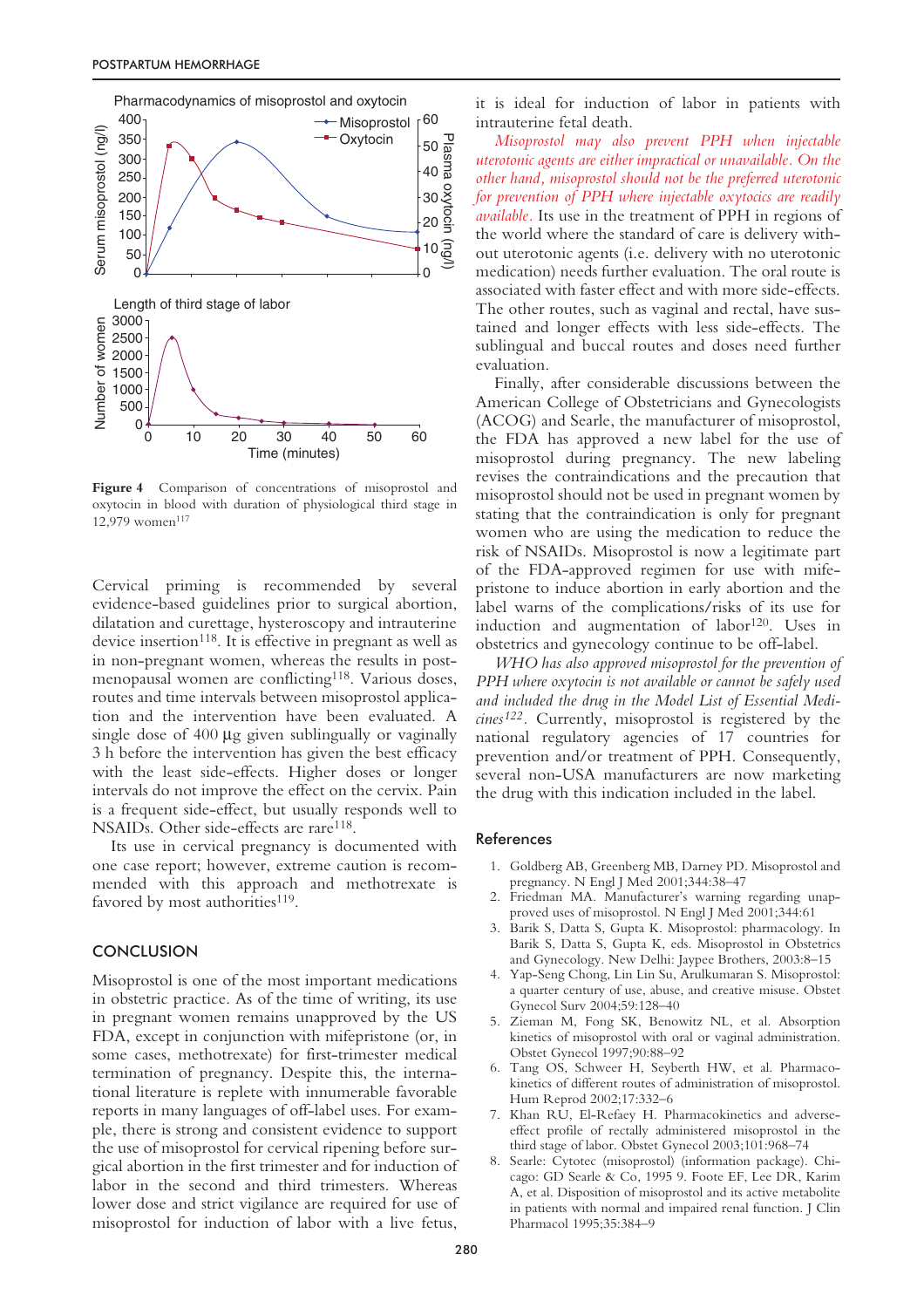- 9. Foote EF, Lee DR, Karim A, et al. Disposition of misoprostol and its active metabolite in patients with normal and impaired renal function. J Clin Pharmacol 1995;35:384–9
- 10. Danielsson KG, Marions L, Rodriguez A, et al. Comparison between oral and vaginal administration of misoprostol on uterine contractility. Obstet Gynecol 1999;93:275–80
- 11. Abdel-Aleem H, Villar J, Gulmezoglu AM, et al. The pharmacokinetics of the prostaglandin E1 analogue misoprostol in plasma and colostrum after postpartum oral administration. Eur J Obstet Gynecol Reprod Biol 2003; 108:25–8
- 12. Creinin MD, Darney PD. Methotrexate and misoprostol for early abortion. Contraception 1993;48:339–48 [Erratum, Contraception 1994;49:99]
- 13. Toppozada MK, Anwar MY, Hassan HA, el-Gazaerly WS. Oral or vaginal misoprostol for induction of labor. Int J Gynaecol Obstet 1997;56:135–9
- 14. Chong YS, Chua S, Arulkumaran S. Sublingual misoprostol for first trimester termination of pregnancy: safety concerns. Hum Reprod 2002;17:2777–8
- 15. Chong YS, Chua S, Shen L, et al. Does the route of administration of misoprostol make a difference? The uterotonic effect and side effects of misoprostol given by different routes after vaginal delivery. Eur J Obstet Gynecol Reprod Biol 2004;113:191–8
- 16. Creinin MD, Carbonell JL, Schwartz JL, Varela L, Tanda R. A randomized trial of the effect of moistening misoprostol before vaginal administration when used with methotrexate for abortion. Contraception 1999;59:11–16
- 17. Pastuszak AL, Schuler L, Speck-Martins CE, et al. Use of misoprostol during pregnancy and Mobius' syndrome in infants. N Engl J Med 1998;338:1881–5
- 18. Gonzalez CH, Marques-Dias MJ, Kim CA, et al. Congenital abnormalities in Brazilian children associated with misoprostol misuse in first trimester of pregnancy. Lancet 1998; 351:1624–7
- 19. Orioli IM, Castilla EE. Epidemiological assessment of misoprostol teratogenicity. Br J Obstet Gynaecol 2000;107: 519–23
- 20. el-Refaey H, Templeton A. Induction of abortion in the second trimester by a combination of misoprostol and mifepristone: a randomized comparison between two misoprostol regimens. Hum Reprod 1995;10:475–8
- 21. Bond GR, Van Zee A. Overdosage of Misoprostol in pregnancy. Am J Obstet Gynecol 1994; 171:561–2
- 22. Wu YM, Gomex-Alzugaray M, Haukkamaa M, et al. Task force on Post ovulatory Methods of Fertility Regulation (WHO). Comparison of two doses of mifepristone in combination with misoprostol for early medical abortion: a randomised trial. Br J Obstet Gynaecol 2000;107:524–30
- 23. Peyron R, Aubeny E, Targosz V, et al. Early termination of pregnancy with mifepristone (RU 486) and the orally active prostaglandin misoprostol. N Engl J Med 1993;328: 1509–13
- 24. Spitz IM, Bardin CW, Benton L, Robbins A. Early pregnancy termination with mifepristone and misoprostol in the United States. N Engl J Med 1998;338:1241–7
- 25. Winikoff B, Sivin I, Coyaji KJ, et al. Safety, efficacy, and acceptability of medical abortion in China, Cuba, and India: a comparative trial of mifepristone–misoprostol versus surgical abortion. Am J Obstet Gynecol 1997;176:431–7
- 26. McKinley C, Thong KJ, Baird DT. The effect of dose of mifepristone and gestation on the efficacy of medical abortion with mifepristone and misoprostol. Hum Reprod 1993; 8:1502–5
- 27. Baird DT, Sukcharoen N, Thong KJ. Randomized trial of misoprostol and cervagem in combination with a reduced dose of mifepristone for induction of abortion. Hum Reprod 1995;10:1521–7
- 28. Kulier R, Gulmezoglu AM, Hofmeyr GJ, et al. Medical methods for first trimester abortion. Cochrane Database Syst Rev 2004;(2):CD002855
- 29. Ashok PW, Flett GM, Templeton A. Termination of pregnancy at 9–13 weeks' amenorrhoea with mifepristone and misoprostol. Lancet 1998;352:542–3
- 30. Gouk EV, Lincoln K, Khair A, Haslock J, Knight J, Cruickshank DJ. Medical termination of pregnancy at 63 to 83 days gestation. Br J Obstet Gynaecol 1999;106:535–9
- 31. Creinin MD, Schreiber CA, Bednarek P, et al. Mifepristone and misoprostol administered simultaneously versus 24 h apart for abortion: a randomized controlled trial. Obstet Gynecol 2007;109:885–94
- 32. Guest J, Chien PFW, Thomson MAR et al. Randomised controlled trial comparing the efficacy of same-day administration of mifepristone and misoprostol for termination of pregnancy with the standard 36 to 48 h protocol. Br J Obstet Gynaecol 2007;114:207–15
- 33. el-Refaey H, Rajasekar O, Abdalla M, et al. Induction of abortion with mifepristone (RU486) and oral or vaginal misoprostol. N Engl J Med 1995;332:983–7
- 34. Carbonell JL, Velazco A, Rodriguez Y, et al. Oral versus vaginal misoprostol for cervical priming in first-trimester abortion: a randomized trial. Eur J Contracept Reprod Health Care 2001;6:134–40
- 35. Tang OS, Ho PC. Pilot study on the use of sublingual misoprostol for medical abortion. Contraception 2001;64: 315–17
- 36. Creinin MD, Vittinghoff E, Galbraith S, Klaisle C. A randomized trial comparing Misoprostol three and seven days after methotrexate for early abortion. Am J Obstet Gynecol 1995;173:1578–84
- 37. Creinin MD, Vittinghoff E, Keder L, Darney PD, Tiller G. Methotrexate and misoprostol for early abortion: a multicenter trial. I. Safety and efficacy. Contraception 1996;53: 321–7
- 38. Creinin MD, Vittinghoff E, Schaff E, Klaisle C, Darney PD, Dean C. Medical abortion with oral methotrexate and vaginal misoprostol. Obstet Gynecol 1997;90:611–16
- 39. Creinin MD. Oral methotrexate and vaginal misoprostol for early abortion. Contraception 1996;54:15–18
- 40. Carbonell Esteve JL, Varela L, Velazco A, Tanda R, Sanchez C. 25 mg or 50 mg of oral methotrexate followed by vaginal misoprostol 7 days after for early abortion: a randomized trial. Gynecol Obstet Invest 1999;47:182–7
- 41. Hausknecht RU. Methotrexate and Misoprostol to terminate early pregnancy. N Engl J Med 1995;333:537
- 42. Carbonell JL, Varela L, Velazco A, Cabezas E, Fernandez C, Sanchez C. Oral methotrexate and vaginal misoprostol for early abortion. Contraception 1998;57:83–8
- 43. Lewis JH. Summary of the 29th meeting of the Gastrointestinal Drugs Advisory Committee, Food and Drug Administration, June 10, 1985. Am J Gastroenterol 1985;80: 743–5
- 44. Norman JE, Thong KJ, Baird DT. Uterine contractility and induction of abortion in early pregnancy by misoprostol and mifepristone. Lancet 1991;338:1233–6
- 45. Carbonell JL, Varela L, Velazco A, Fernandez C. The use of misoprostol for termination of early pregnancy. Contraception 1997;55:165–8
- 46. Creinin MD, Vittinghoff E. Methotrexate and misoprostol vs misoprostol alone for early abortion: a randomized controlled trial. JAMA 1994;272:1190–5
- 47. Bugalho A, Bique C, Almeida L, et al. Application of vaginal misoprostol before cervical dilatation to facilitate first-trimester pregnancy interruption. Obstet Gynecol 1994;83:729–31
- 48. Ngai SW, Yeung KC, Lao T, et al. Oral Misoprostol versus vaginal gemeprost for cervical dilatation prior to vacuum aspiration in women in the sixth to twelfth week of gestation. Contraception 1995;51:347–50
- 49. Singh K, Fong YF, Prasad RN, Dong F. Randomized trial to determine optimal dose of vaginal misoprostol for preabortion cervical priming. Obstet Gynecol 1998;92: 795–8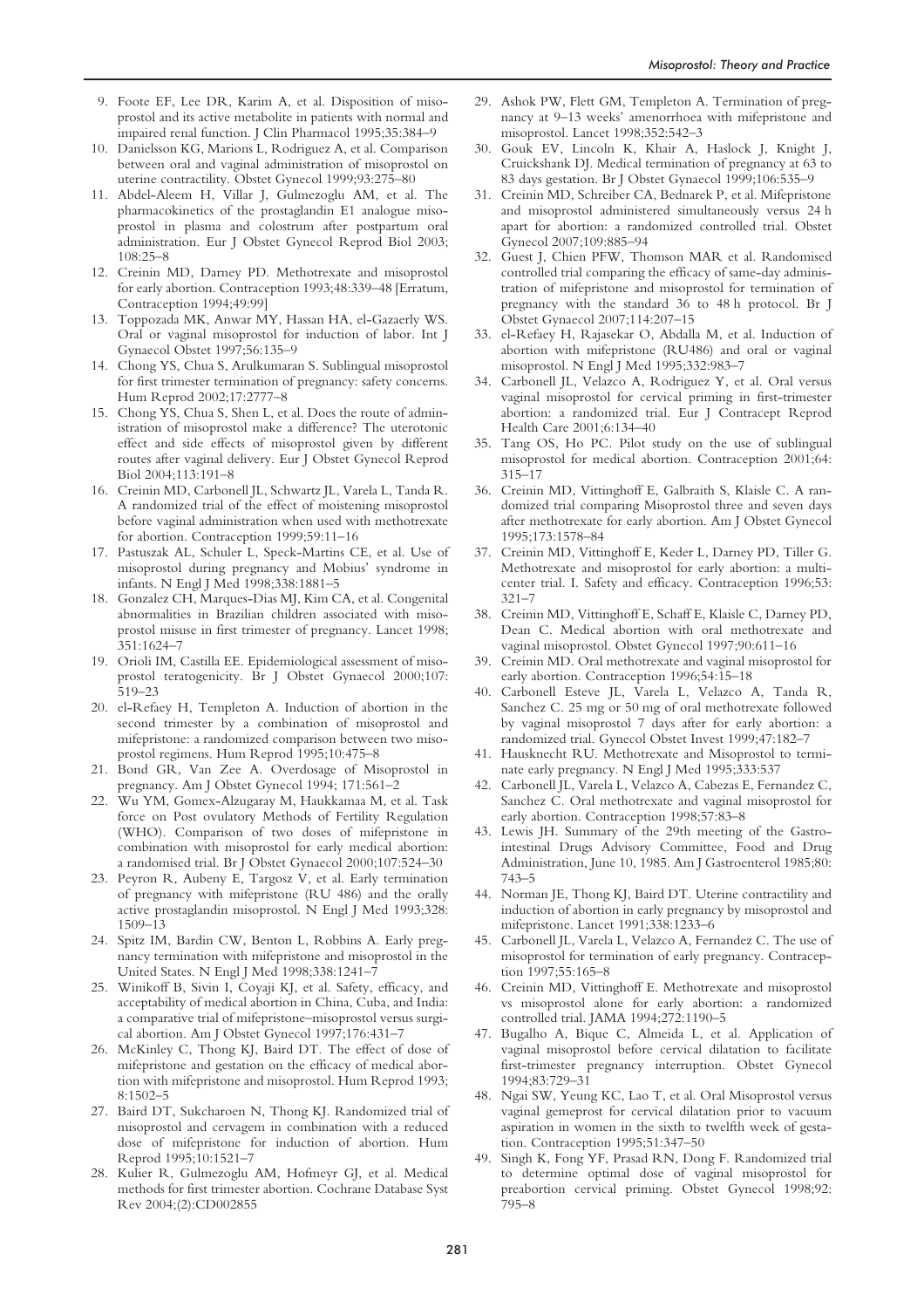- 50. Singh K, Fong YF, Prasad RN, Dong F. Evacuation interval after vaginal Misoprostol for preabortion cervical priming: a randomized trial. Obstet Gynecol 1999;94:431–4
- 51. Xu J, Chen H, Ma T, et al. Termination of early pregnancy in the scarred uterus with mifepristone and misoprostol. Int J Gynaecol Obstet 2001;72:245–51
- 52. Saxena P, Salhan S, Sarda N. Role of sublingual misoprostol for cervical ripening prior to vacuum aspiration in first trimester interruption of pregnancy. Contraception 2003; 67:213–17
- 53. Vimala N, Mittal S, Kumar S. Sublingual Misoprostol for preabortion cervical ripening in first trimester pregnancy termination. Contraception 2003;67:295–7
- 54. Herabutya Y, O-Prasertsawat P. Misoprostol in the management of missed abortion. Int J Gynaecol Obstet 1997;56: 263–6
- 55. Wakabayashi M, Tretiak M, Kosasa T, et al. Intravaginal misoprostol for medical evacuation of first trimester missed abortion. Prim Care 1998;5:176
- 56. Creinin MD, Moyer R, Guido R. Misoprostol for medical evacuation of early pregnancy failure. Obstet Gynecol 1997; 89:768–72
- 57. Henshaw RC, Cooper K, el-Refaey H, et al. Medical management of miscarriage: nonsurgical uterine evacuation of incomplete and inevitable spontaneous abortion. Br Med J 1993;306:894–5
- 58. Chung TK, Lee DT, Cheung LP, et al. Spontaneous abortion: a randomized, controlled trial comparing surgical evacuation with conservative management using misoprostol. Fertil Steril 1999;71:1054–9
- 59. Gemzell-Danielsson K, Ho PC, Gómez Ponce de León R, Weeks A, Winikoff B. Misoprostol to treat missed abortion in the first trimester Int J Gynecol Obstet 2007;99: S182–S185
- 60. Bugalho A, Bique C, Almeida L, et al. The effectiveness of intravaginal misoprostol (Cytotec) in inducing abortion after eleven weeks of pregnancy. Stud Fam Plann 1993;24: 319–23
- 61. Nuutila M, Toivonen J, Ylikorkala O, et al. A comparison between two doses of intravaginal misoprostol and gemeprost for induction of second- trimester abortion. Obstet Gynecol 1997;90:896–900
- 62. Dickinson JE, Godfrey M, Evans SF. Efficacy of intravaginal misoprostol in second-trimester pregnancy termination: a randomized controlled trial. J Matern Fetal Med 1998;7: 115–9
- 63. Wong KS, Ngai CS, Wong AY, et al. Vaginal misoprostol compared with vaginal gemeprost in termination of second trimester pregnancy: a randomized trial. Contraception 1998;58:207–10
- 64. Munthali J, Moodley J. The use of Misoprostol for midtrimester therapeutic termination of pregnancy. Trop Doct 2001;31:157–61
- 65. Wong KS, Ngai CS, Yeo EL, et al. A comparison of two regimens of intravaginal Misoprostol for termination of second trimester pregnancy: a randomized comparative trial. Hum Reprod 2000;15:709–12
- 66. Gilbert A, Reid R. A randomised trial of oral versus vaginal administration of misoprostol for the purpose of midtrimester termination of pregnancy. Aust N Z J Obstet Gynaecol 2001;41:407–10
- 67. Fiala C, Weeks A. Misoprostol in obstetrics and gynaecology, summary of evidence. www.misoprostol.org
- 68. Hofmeyr GJ. Vaginal misoprostol for cervical ripening and labour induction in late pregnancy (Cochrane review). Cochrane Library, Issue 4, Oxford: Update Software, 1999
- 69. Hofmeyr GJ, Gulmezoglu AM, Alfirevic Z. Misoprostol for induction of labour: a systematic review. Br J Obstet Gynaecol 1999;106:798–803
- 70. Sanchez-Ramos L, Chen AH, Kaunitz AM, et al. Labor induction with intravaginal Misoprostol in term premature rupture of membranes: a randomized study. Obstet Gynecol 1997;89:909–12
- 71. Sanchez-Ramos L, Kaunitz AM, Wears RL, et al. Misoprostol for cervical ripening and labor induction: a meta-analysis. Obstet Gynecol 1997:89:633–42
- 72. Toppozada MK, Anwar MY, Hassan HA, et al. Oral or vaginal misoprostol for induction of labour. Int J Gynaecol Obstet 1997;56:135–9
- 73. Adair CD, Weeks JW, Barrilleaux S, et al. Oral or vaginal misoprostol administration for induction of labor: a randomized, double-blind trial. Obstet Gynecol 1998;92:810–3
- 74. Nopdonrattakoon L. A comparison between intravaginal and oral misoprostol for labor induction: a randomized controlled trial. JObstet Gynaecol Res 2003;29:87–91
- 75. Liu HS, Chu TV, Chang YK, et al. Intracervical misoprostol as an effective method of labor induction at term. Int J Gynaecol Obstet 1999;64:49–53
- 76. Shetty A, Mackie L, Danielian P, et al. Sublingual compared with oral misoprostol in term labour induction: a randomized controlled trial. Br J Obstet Gynaecol 2002;109:645–50
- 77. Shetty A, Daliellan P, Templeton A. Sublingual misoprostol for the induction of labour at term. Am J Obstet Gynecol 2002;186:72–6
- 78. Wing DA, Tran S, Paul RH. Factors affecting the likelihood of successful induction after intravaginal misoprostol application for cervical ripening and labor induction. Am J Obstet Gynecol 2002;186:1237–40
- 79. Bennett BB. Uterine rupture during induction of labor at term with intravaginal misoprostol. Obstet Gynecol 1997; 89:832–3
- 80. Wing DA, Lovett K, Paul RH. Disruption of prior uterine incision following misoprostol for labor induction in women with previous caesarean delivery. Obstet Gynecol 1998;91:828–30
- 81. Farah LA, Sanchez-Ramos L, Rosa C, et al. Randomized trial of two doses of the prostaglandin E1 analog misoprostol for labor induction. Am J Obstet Gynecol 1997;177:364–9; discussion 369–71
- 82. Srisomboon J, Tongsong T, Tosiri V. Preinduction cervical ripening with intravaginal prostaglandin E1 methyl analogue misoprostol: a randomized controlled trial. J Obstet Gynaecol Res 1996;22:119–24
- 83. Wing DA, Paul RH. A comparison of differing dosing regimens of vaginally administered misoprostol for preinduction cervical ripening and labor induction. Am J Obstet Gynecol 1996;175:158–64
- 84. Diro M, Adra A, Gilles JM, et al. A doubleblind randomized trial of two dose regimens of misoprostol for cervical ripening and labor induction. J Matern Fetal Med 1999;8:114–8
- 85. Meydanli MM, Caliskan E, Burak F, et al. Labor induction post-term with 25 micrograms vs. 50 micrograms of intravaginal misoprostol. Int J Gynaecol Obstet 2003;81: 249–55
- 86. Wing DA, Paul RH. A comparison of differing dosing regimens of vaginally administered misoprostol for preinduction cervical ripening and labor induction [Erratum]. Am J Obstet Gynecol 1997;176:1423
- 87. Ngai SW, To WK, Lao T, et al. Cervical priming with oral misoprostol in pre-labor rupture of membranes at term. Obstet Gynecol 1996;87:923–6
- 88. Shetty A, Stewart K, Stewart G, et al. Active management of term prelabour rupture of membranes with oral misoprostol. Br J Obstet Gynaecol 2002;109:1354–8
- 89. Plaut MM, Schwartz ML, Lubarsky SL. Uterine rupture associated with the use of Misoprostol in the gravid patient with a previous cesarean section. Am J Obstet Gynecol 1999;180:1535–42
- 90. Bique C, Bugalho A, Bergstrom S. Labor induction by vaginal misoprostol in grand multiparous women. Acta Obstet Gynecol Scand 1999;78:198–201
- 91. ACOG. Induction of labor. ACOG Practice Bulletin 10. Washington, DC: American College of Obstetricians and Gynecologists, 1999
- 92. Urban R, Lemancewicz A, Urban J, et al. Misoprostol and dinoprostone therapy for labor induction: a Doppler